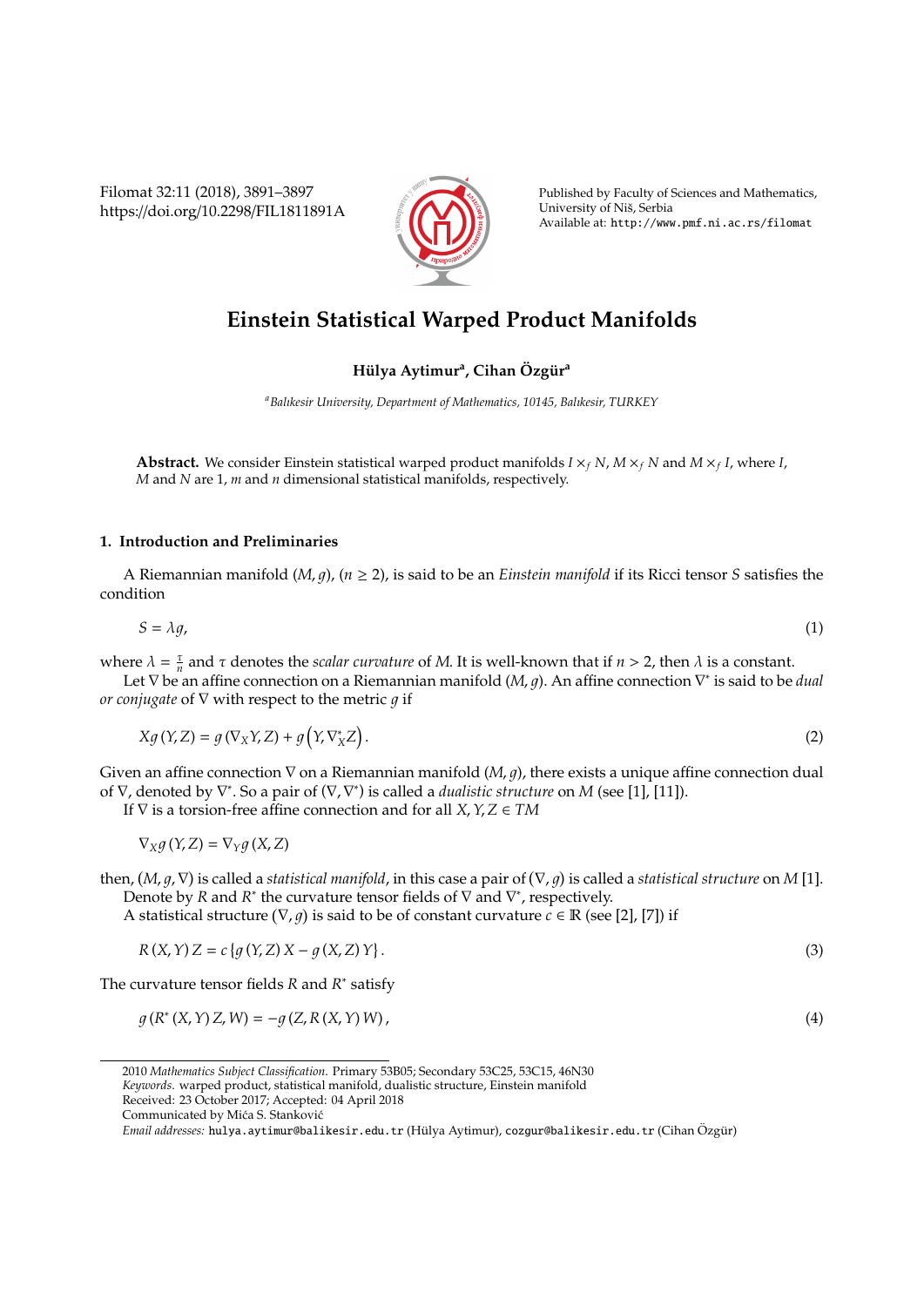(see [4]).

Let  $\nabla^0$  be the Levi-Civita connection of  $g$ . Certainly, a pair  $\big(\nabla^0,g\big)$  is a statistical structure, which is called *Riemannian statistical structure* or a trivial statistical structure (also see [4]).

An *n*-dimensional,  $(n > 2)$ , statistical manifold  $(M, g, \nabla)$  is called an *Einstein statistical manifold* if the scalar curvature  $\tau$  is a constant and the equation (1) is fulfilled on *M* ([6]).

**Example 1.1.** [8] Let  $(\mathbb{R}^3, g)$  be a statistical manifold with Riemannian metric  $g = \sum^3$ *i*=1 *deide<sup>i</sup> and*∇*an a*ffi*ne connection*

*defined by*

$$
\nabla_{e_1} e_1 = b e_1, \nabla_{e_2} e_2 = \frac{b}{2} e_1, \nabla_{e_3} e_3 = \frac{b}{2} e_1,
$$
\n
$$
\nabla_{e_1} e_2 = \nabla_{e_2} e_1 = \frac{b}{2} e_2, \nabla_{e_1} e_3 = \nabla_{e_3} e_1 = \frac{b}{2} e_3, \nabla_{e_3} e_2 = \nabla_{e_2} e_3 = 0,
$$

where {e<sub>1</sub>, e<sub>2</sub>, e<sub>3</sub>} is an orthonormal frame field and b is a constant. Then,  $(\R^3,g)$  is a statistical manifold of constant *curvature*  $c = \frac{b^2}{4}$  $\frac{b^2}{4}$  > 0 and it is an Einstein statistical manifold with  $\lambda = \frac{b^2}{2}$  $\frac{p}{2}$ .

In [10], Todjihounde defined dualistic structures on warped product manifolds. It is known that  $(M, \nabla, g_M)$  and  $(N, \widetilde{\nabla}, g_N)$  are statistical manifolds if and only if  $(B = M \times_f N, D, g)$  is a statistical manifold (see [10] and [3]). In [5], A. Gebarowski studied Einstein warped product manifolds. He considered Einstein warped products  $I \times_f F$ , dim  $I = 1$ , dim  $F = n - 1$  ( $n \ge 3$ ),  $B \times_f F$  of a complete connected *r*dimensional (1 < *r* < *n*) Riemannian manifold *B* and (*n* − *r*)-dimensional Riemannian manifold *F* and *B* ×*<sup>f</sup> I* of a complete connected (*n* − 1)-dimensional Riemannian manifold *B* and one-dimensional Riemannian manifold *I*. Motivated by the studies [5] and [10], in the present study, we consider Einstein statistical warped product manifolds.

#### **2. Dualistic Structures on Warped Product Manifolds**

Let  $(M, g_M)$  and  $(N, g_N)$  be two Riemannian manifolds of dimension *m* and *n*, respectively and  $f \in C^{\infty}(M)$ be a positive function on M. The warped product of  $(M, g_M)$  and  $(N, g_N)$  (see [9]) with warping function  $f$ is the  $(m \times n)$ -dimensional manifold  $M \times N$  endowed with the metric q given by:

$$
g =: \pi^* g_M + (f \circ \pi)^2 \sigma^* g_N,\tag{5}
$$

where  $\pi^*$  and  $\sigma^*$  are the pull-backs of the projections  $\pi$  and  $\sigma$  of  $M \times N$  on  $M$  and  $N$ , respectively. The tangent space  $T_{(p,q)}(M\times N)$  at a point  $(p,q)\in M\times N$  is isomorphic to the direct sum  $T_pM\oplus T_qN$ . Let  $L_HM$ (resp.  $L_VN$ ) be the set of all vector fields on  $M \times N$ , each of which is the horizontal lift (resp. the vertical lift) of a vector field on *M* (resp. on *N*). We have:

$$
T(M\times N)=L_HM\oplus L_VN;
$$

and thus a vector field  $A$  on  $M \times N$  can be written as

 $A = X + U$ , with  $X \in L_H M$  and  $U \in L_V N$ .

Obviously,

$$
\pi_*(L_H M) = TM
$$
 and  $\sigma_*(L_V N) = TN$ .

For any vector field  $X \in L_H M$ , we denote  $\pi_*(X)$  by  $\overline{X}$ , and for any vector field  $U \in L_V N$ , we denote by  $\sigma_*(U)$ by  $\widetilde{U}$  [9].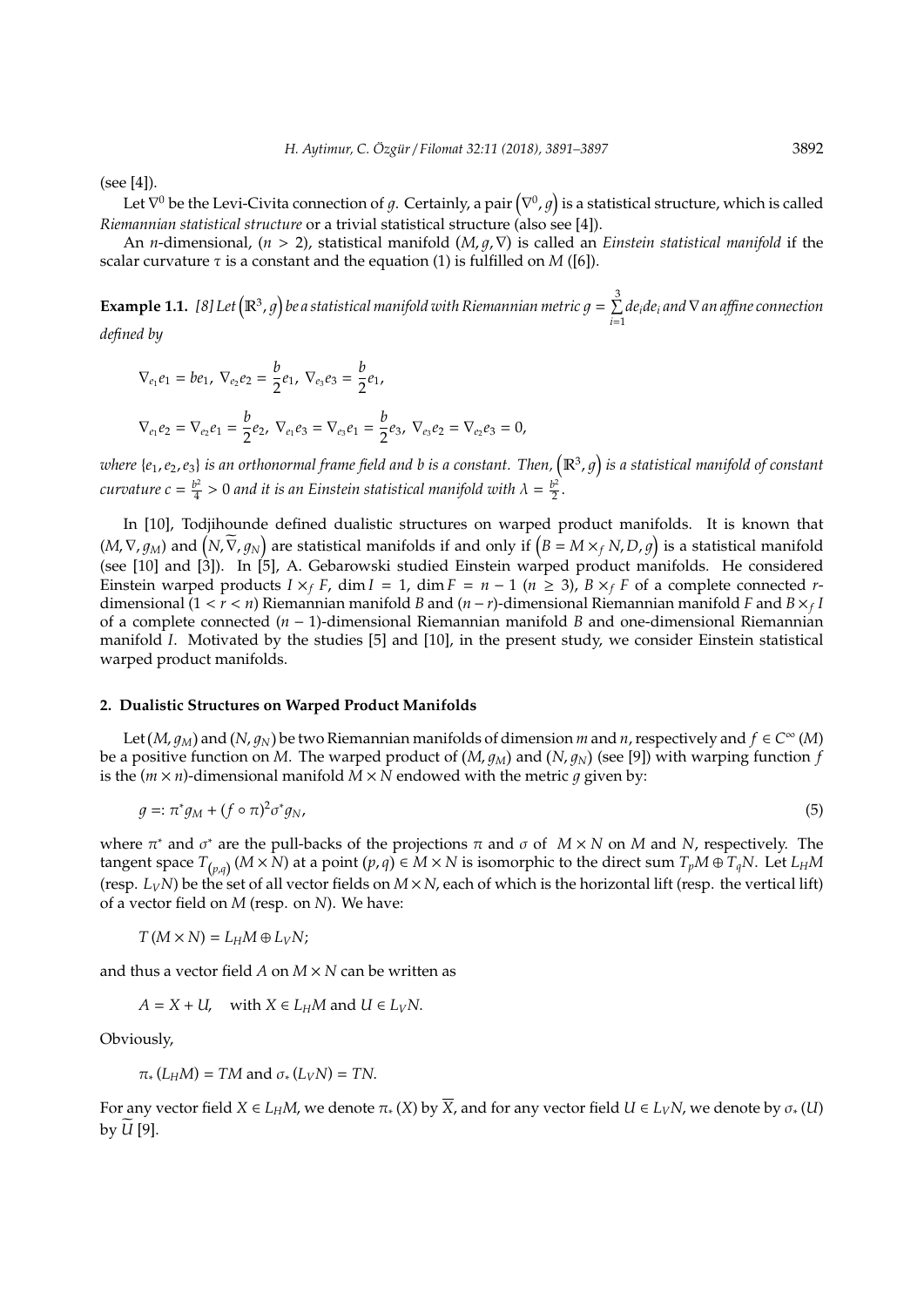Let  $(\nabla, \nabla^*), (\widetilde{\nabla}, \widetilde{\nabla}^*)$  and  $(D, D^*)$  be dualistic structures on  $M$ ,  $N$ , and  $M \times N$ , respectively. For any  $X, Y \in L_H M$ and *U*,  $V \in L_V \dot{N}$  we put [10]

$$
\pi_*(D_XY) = \nabla_{\overline{X}}\overline{Y}
$$
, and  $\pi_*(D_X^*Y) = \nabla_{\overline{X}}^*\overline{Y}$ ,

and

$$
\sigma_*(D_U V) = \nabla_{\widetilde{U}} \widetilde{V}
$$
, and  $\sigma_*(D^*_{U} V) = \widetilde{\nabla}_{\widetilde{U}}^* \widetilde{V}$ .

Given fields  $X, Y \in L_H M$  and  $U, V \in L_V N$  then:

1.  $D_X Y = \nabla_{\overline{X}} \overline{Y}$ , 2.  $D_X U = D_U X = \frac{X f}{f} U$ , 3.  $D_U V = -\frac{g(U,V)}{f}$  $\frac{d^2V}{dt^2}$ grad  $f + \widetilde{\nabla}_{\widetilde{U}}\widetilde{V}$ , 4.  $D_X^*Y = \nabla_{\frac{1}{2}}^*$ *X Y*, 5.  $D_X^*U = D_U^*X = \frac{Xf}{f}U$ , 6.  $D^*_{U}V = -\frac{g(U,V)}{f}$  $\frac{I_{\nu}(V)}{f}$ grad  $f + \widetilde{\nabla}_{\tilde{\nu}}^*$  $\tilde{u}^V$ 

where we use the notation by writing *f* for  $f \circ \pi$  and *grad*  $f$  for *grad* ( $f \circ \pi$ ) and denote by  $g$  the inner product with respect to  $M \times N$ . Obviously, *D* and *D*<sup>\*</sup> define dual affine connections on *T* ( $M \times N$ ) [10].

The Hessian function  $H_I^f$  $D_D^{\prime}$  of  $f$  with respect to connection  $D$  is a (0, 2)-tensor field such that

$$
H_D^f(X, Y) = XY(f) - (D_X Y)f.
$$
\n<sup>(6)</sup>

Let *M* be an *n*-dimensional Riemannian manifold, *D* an affine connection, {*e*1,*e*2, ...,*en*} an orthonormal frame field. Then the Laplacian ∆ *<sup>D</sup> f* of a function *f* with respect to connection *D* is defined by

$$
\Delta^D f = \text{div}(\text{grad } f) = \sum_{i=1}^n g(D_{e_i}\text{grad } f, e_i).
$$
\n<sup>(7)</sup>

Let <sup>*M*</sup>*R*,<sup>*N*</sup>*R* and *R* be the Riemannian curvature operators w.r.t. ∇, ∇ and *D* respectively. Then Todjihounde [10] gave the following lemma:

**Lemma 2.1.** Let  $(g_M, \nabla, \nabla^*)$  and  $\left(g_N, \widetilde{\nabla}, \widetilde{\nabla}^*\right)$  be dualistic structures on M and N, respectively,  $B = M \times_f N$  a warped *product with curvature tensor R.* For *X*,  $Y$ ,  $Z \in L_H M$  and  $U$ ,  $V$ ,  $W \in L_V N$ ,

 $(i)$   $R(X, Y)Z = \left(\begin{matrix} M_R(\overline{X}, \overline{Y})\overline{Z} \end{matrix}\right)$ *(ii)*  $R(V, Y)Z = -\frac{1}{f}H_{I}^{f}$  $D_D(Y, Z)V$ , *(iii) R*(*X*,*Y*) *V* = *R*(*V*, *W*) *X* = 0,  $(iv)$   $R(X, V)$   $W = -\frac{1}{f}g(V, W)D_X(grad f)$ ,  $(v) \ R \ (V, W) \ U = \left( {}^{N}R(\widetilde{V}, \widetilde{W}) \widetilde{U} \right) + \frac{1}{f^{2}} \left\| grad \ f \right\|^{2} \left( g \ (V, U) \ W - g \ (W, U) \ V \right).$ 

For the calculations of the Ricci tensors of the warped product  $B = M \times_f N$ , by a similar way of [9], we can state the following lemma:

**Lemma 2.2.** Let  $(g_M, \nabla, \nabla^*)$  and  $\left(g_N, \widetilde{\nabla}, \widetilde{\nabla}^*\right)$  be dualistic structures on M and N, respectively,  $B=M\times _fN$  a warped *product with Ricci tensor* <sup>*B*</sup>*S*. *Given fields*  $X, Y \in L$ *HM and*  $U, V \in L$ <sub>*V</sub>N*, *then*</sub>

(i) 
$$
{}^{B}S(X, Y) = {}^{M}S(X, Y) - \frac{d}{f}H_{D}^{f}(X, Y)
$$
, where  $d = \dim N$ ,  
\n(ii)  ${}^{B}S(X, V) = 0$ ,  
\n(iii)  ${}^{B}S(U, V) = {}^{N}S(U, V) - g(U, V)\left[\frac{\Delta^{D}f}{f} + \frac{||grad f||^{2}}{f^{2}}(d - 1)\right]$ .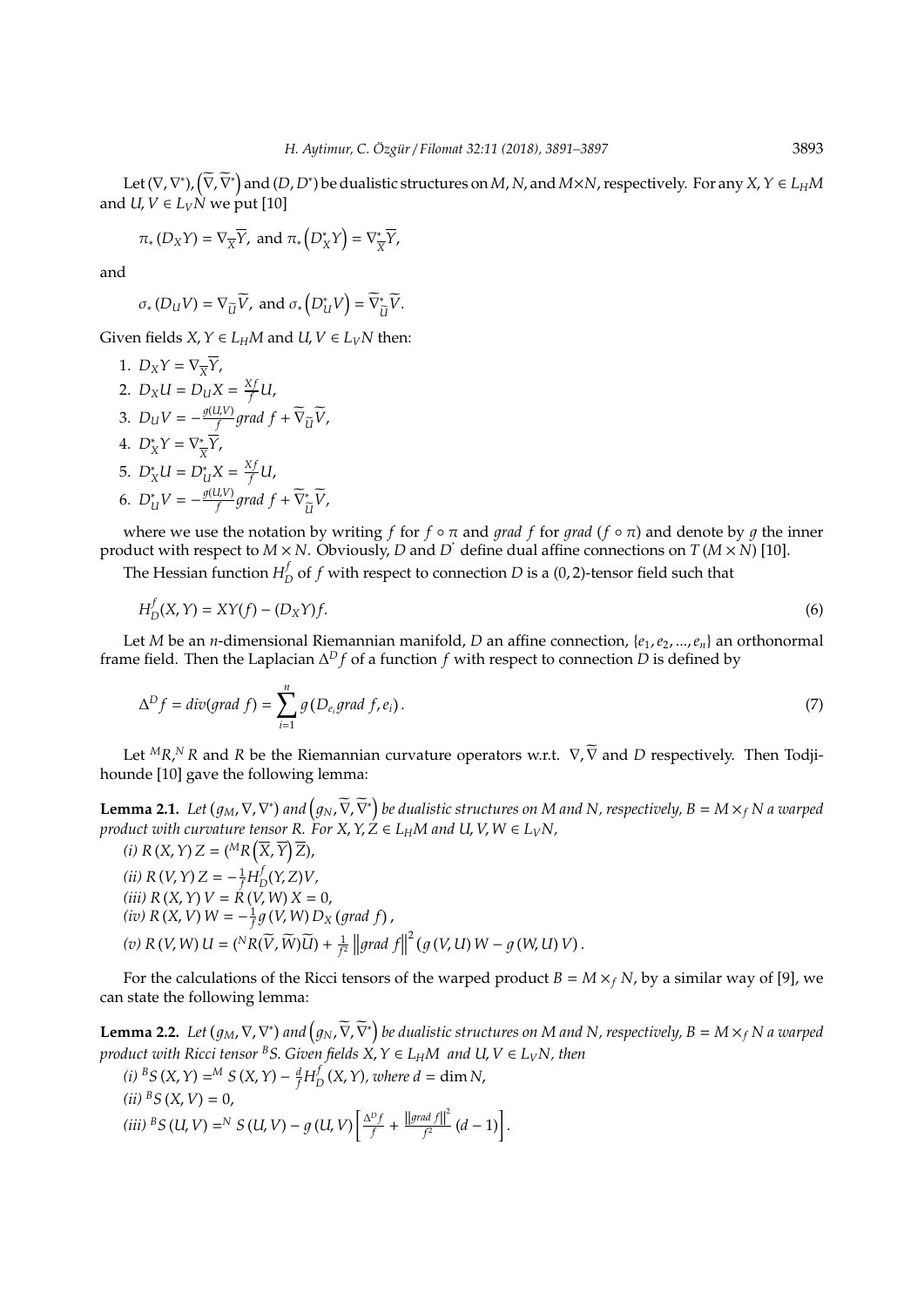#### **3. Einstein Warped Products in Statistical Manifolds**

In this section, we consider Einstein statistical warped product manifolds and prove some results concerning these type manifolds.

Now, let  $(g, D, D^*)$  be a dualistic structure on  $M \times_f N$ . So we can state the following theorems:

**Theorem 3.1.** *Let*  $(B = I \times_f N, D, D^*, g)$  *be a statistical warped product with a* 1-dimensional statistical manifold 1 *with trivial statistical structure and an* (*n* − 1)*-dimensional statistical manifold N*.

*i)* If  $(B, q)$  is an Einstein statistical manifold, then N is an Einstein statistical manifold with scalar curvature  $\tau^{N} = -(n-1)(n-2)a^{2}$ ,  $f(t) = \cosh(at+b)$  *and a*, *b* are real constants.

*ii*) Conversely, if N is an Einstein statistical manifold with scalar curvature  $\tau^N = -(n-1)(n-2)a^2$ ,  $f(t) =$  $\cosh(at+b)$  and a,  $b$  are real constants, then B is an Einstein statistical manifold with scalar curvature  $\tau^B=-n(n-1)a^2$ .

Proof. Denote by  $(dt)^2$ , the metric on *I*. Making use of Lemma 2.2, we can write

$$
{}^{B}S\left(\frac{\partial}{\partial t'},\frac{\partial}{\partial t}\right)=-\frac{n-1}{f}\left[f''-f'g\left(D_{\frac{\partial}{\partial t}}\frac{\partial}{\partial t'},\frac{\partial}{\partial t}\right)\right].
$$

Since *I* is a 1-dimensional statistical manifold with trivial statistical structure, we have

$$
g\left(D_{\frac{\partial}{\partial t}}\frac{\partial}{\partial t'},\frac{\partial}{\partial t}\right)=0.\tag{8}
$$

So the above equation reduces to

$$
{}^{B}S\left(\frac{\partial}{\partial t'},\frac{\partial}{\partial t'}\right) = -\frac{n-1}{f}f''.
$$
\n(9)

On the other hand, for  $U, V \in L_V N$ 

$$
{}^{B}S(U,V) = N S(U,V)
$$
  
 
$$
-\left(\frac{f'' + f'g(D_{\frac{\partial}{\partial t}}\frac{\partial}{\partial t}, \frac{\partial}{\partial t})}{f} + (n-2)\frac{f'^{2}}{f^{2}}\right)g(U,V).
$$

Then using (8) and the definition of warped product metric (5), we get

$$
{}^{B}S(U,V) = {}^{N}S(U,V) - [f''f + (n-2)f'^{2}]g_{N}(U,V).
$$
\n(10)

Since *B* is an Einstein statistical manifold, from (1), we have

$$
{}^{B}S\left(\frac{\partial}{\partial t'},\frac{\partial}{\partial t}\right) = \lambda g_{I}\left(\frac{\partial}{\partial t'},\frac{\partial}{\partial t}\right) \tag{11}
$$

and

 ${}^{B}S(U, V) = \lambda f^{2}$  $g_N(U, V)$  . (12)

If we consider (11) and (9) together, then we find

$$
\lambda = -\frac{n-1}{f}f''.
$$
\n(13)

Hence from (1),  $\lambda$  is a constant.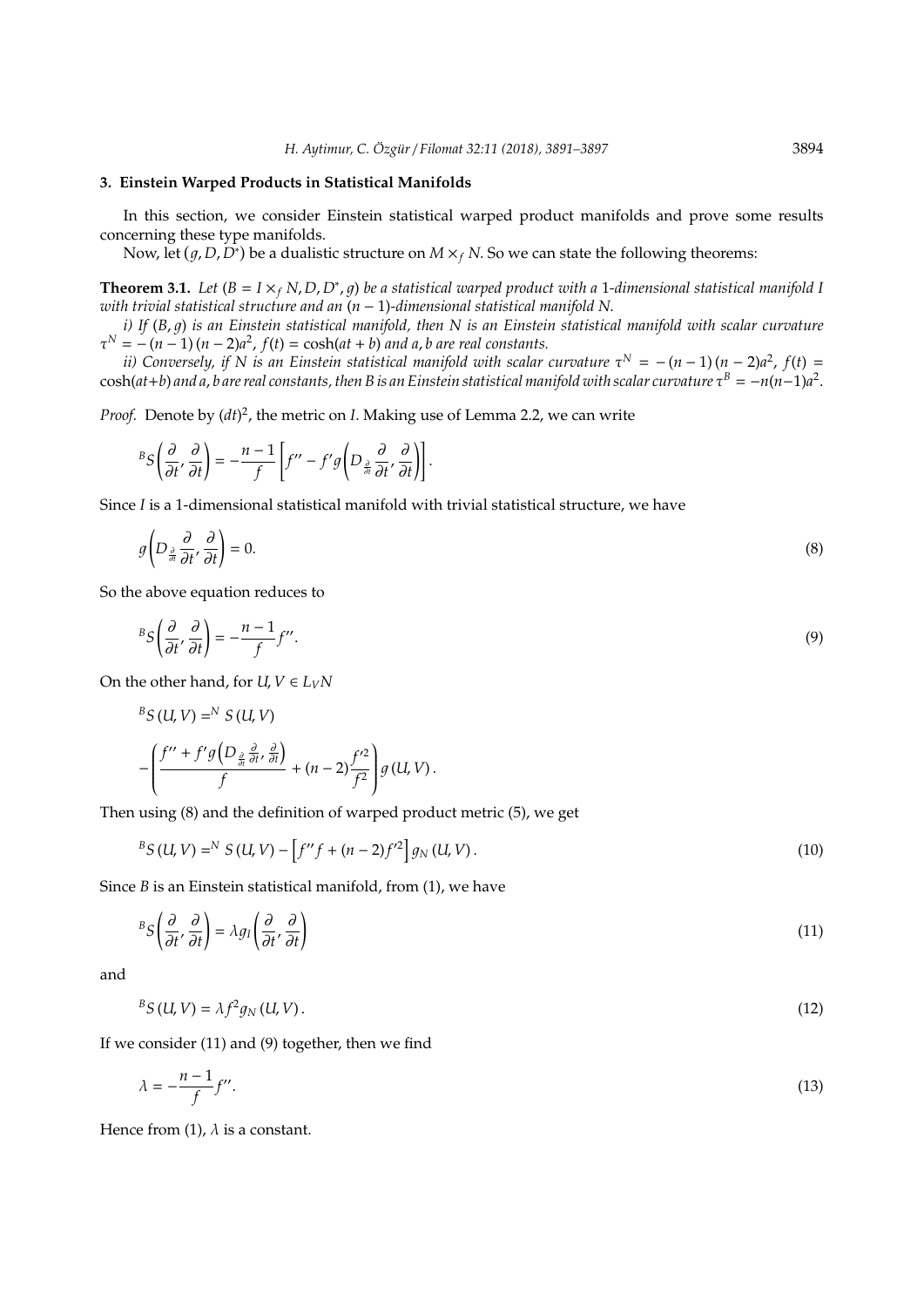Using  $(12)$  and  $(13)$  in  $(10)$  we obtain

$$
{}^{N}S(U,V) = (n-2)\left[-f''f + f'^{2}\right]g_{N}(U,V).
$$

If  $-f''f + f'^2$  is a constant, then *N* is an Einstein statistical manifold. Since  $\lambda$  is a constant,  $\frac{f''}{f}$  $\overline{f}$  is also a constant. Since  $f > 0$ , we get  $f(t) = \cosh(at + b)$ , where *a* and *b* are real constants. In this case, *N* is an Einstein statistical manifold with scalar curvature  $\tau^N = -(n-1)(n-2)a^2$ .

Conversely, assume that *N* is an Einstein statistical manifold with scalar curvature  $\tau^N = -(n-1)(n-2)a^2$ ,  $f(t) = \cosh(at + b)$  and *a*, *b* are real constants. Then

$$
{}^NS = -(n-2)a^2g_N.
$$

From Lemma 2.2 (iii), (i) and the definition of warped product metric (5), we have

$$
{}^{B}S(U,V) = -(n-1)a^{2}g(U,V)
$$
\n(14)

and

$$
{}^{B}S\left(\frac{\partial}{\partial t},\frac{\partial}{\partial t}\right) = -(n-1)a^{2}g(\frac{\partial}{\partial t},\frac{\partial}{\partial t}).
$$
\n(15)

So *B* is an Einstein statistical manifold with scalar curvature  $\tau^B = -n(n-1)a^2$ .

Hence we get the result as required.  $\square$ 

From Lemma 2.1, it can be easily seen that if  $(M,\nabla,\nabla^*,g_M)$  and  $\left(N,\widetilde{\nabla},\widetilde{\nabla}^*,g_N\right)$  are statistical manifolds of constant curvatures  $c$  and  $\tilde{c}$ , respectively,

$$
H_D^f(X, Y) = -cf g(X, Y), \quad D_X \text{ (grad } f) = -cf X
$$

and  $\frac{1}{f}$  ||grad f|| is a constant, then  $(B = M \times_f N, D, D^*, g)$  is also a statistical manifold of constant curvature *c*, where  $c = \widetilde{c} - \frac{1}{f^2} ||grad f||$ 2 .

**Theorem 3.2.** Let  $(B = M \times_f N, D, D^*, g)$  be a statistical warped product of an r-dimensional  $(1 < r < n)$  statistical  $m$ anifold (M,  $\nabla$ ,  $\nabla^*,g_M$ ) and (n – r)-dimensional statistical manifold  $\left(N,\widetilde{\nabla},\widetilde{\nabla}^*,g_N\right)$  . Assume that  $(B,g)$  is a statistical *manifold of constant curvature c. Then*

*i*) *N* is Einstein if  $cf^2 + \left\| grad \, f \right\|^2$  is a constant.  $\mathbf{u}$ 

*ii) M* is Einstein if  $\lambda g_M(X, Y) = H_I^f$  $\frac{d}{dD}(X,Y)$  , where  $\lambda$  is a differentiable function on M and  $\frac{\lambda}{f}$  is a constant.

*Proof.* Assume that *B* is a statistical manifold of constant curvature *c*. So *B* is an Einstein statistical manifold with scalar curvature  $\tau^B = n(n-1)c$ . From (3), we can write

$$
g(R(X, U) V, Y) = c \{g(U, V) g(X, Y) - g(X, V) g(U, Y)\}
$$
  
= 
$$
cg(U, V) g(X, Y),
$$
 (16)

where  $X, Y \in L_H M$ ,  $U, V \in L_V N$ .

Since  $M \times_f N$  is a warped product, then from Lemma 2.2 (iv), we have

$$
g(R(X, U) V, Y) = -\frac{1}{f}g(U, V)g(D_Xgrad f, Y)
$$
\n(17)

for  $X, Y \in L_H M$ ,  $U, V \in L_V N$ . If we choose a local orthonormal frame  $e_1, ..., e_n$  such that  $e_1, ..., e_r$  are tangent to *M* and  $e_{r+1},...,e_n$  are tangent to *N*, in view of (16) and (17), then

$$
\sum_{1\leq j\leq r,\ r+1\leq s\leq n} g\big(R\big(e_j,e_s\big)e_s,e_j\big)=\sum_{1\leq j\leq r,\ r+1\leq s\leq n}cg\big(e_s,e_s\big)g\big(e_j,e_j\big)=-\frac{1}{f}\sum_{1\leq j\leq r,\ r+1\leq s\leq n}g(e_s,e_s)g\big(D_{e_j}grad\ f,e_j\big).
$$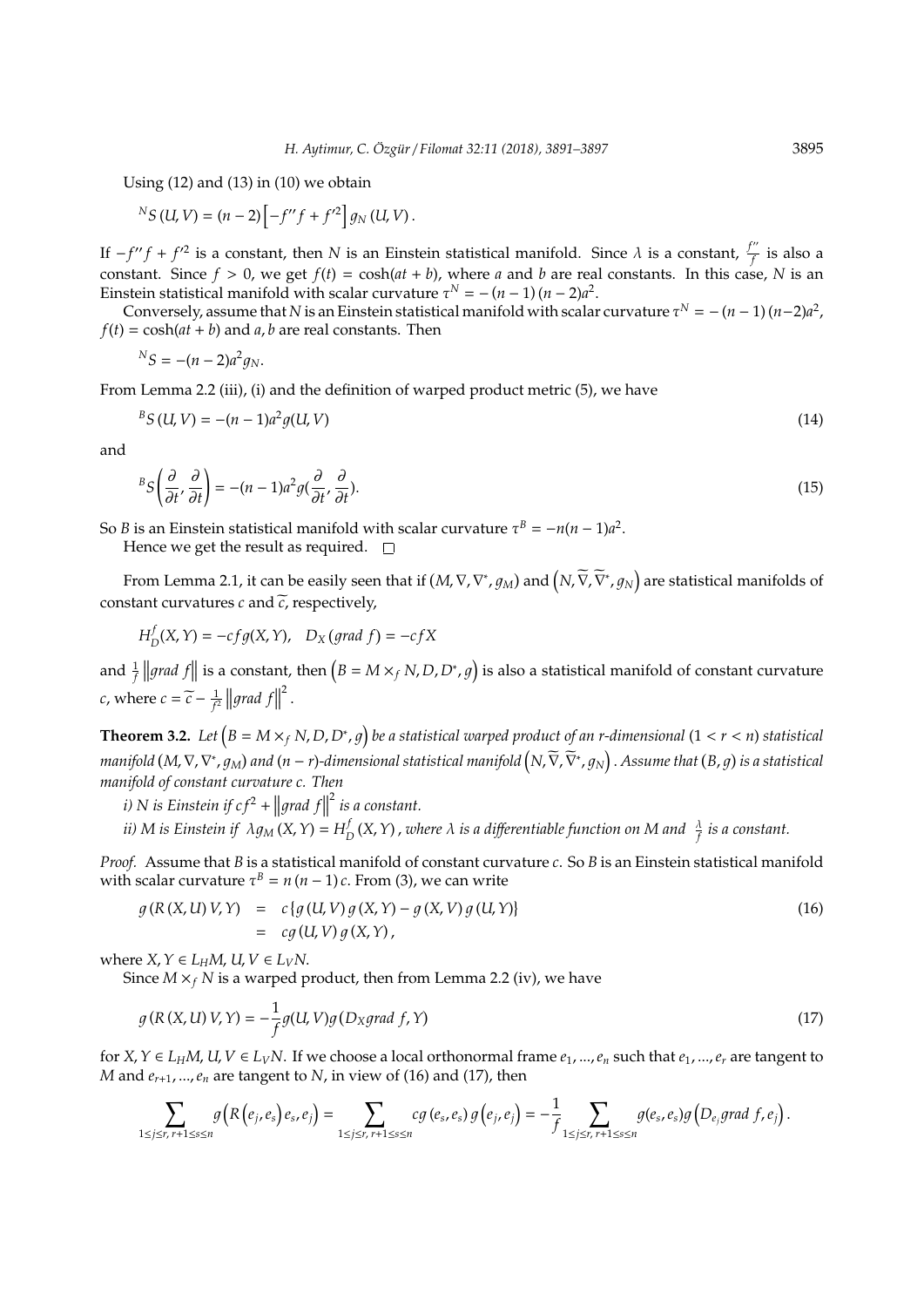So we find

$$
-\frac{\Delta^D f}{f} = cr.\tag{18}
$$

From Lemma 2.2 (iii), using (18), we get

$$
{}^{N}S(U,V)=(n-r-1)\left(cf^2+\left\|grad\ f\right\|^2\right)g_N(U,V),
$$

which means that *N* is Einstein if  $cf^2 + ||grad f||$ <br>Next accurate that the Haesian of the effine  $2$  is a constant.

Now assume that the Hessian of the affine connection *D* is proportional to the metric tensor  $q_M$ , then we can write

$$
\lambda g_M(X,Y) = H_D^f(X,Y),\tag{19}
$$

where  $\lambda$  is a differentiable function on  $M$ . On the other hand, from Lemma 2.2 (i) and (19), we get

$$
{}^M S(X,Y) = \left( (n-1)c + \lambda \frac{n-r}{f} \right) g_M(X,Y).
$$

So  $M$  is Einstein if  $\frac{\lambda}{f}$  is a constant.

This proves the theorem.  $\square$ 

**Theorem 3.3.** Let  $(B = M \times_f I, D, D^*, g)$  be a statistical warped product of an  $(n - 1)$ -dimensional statistical man*ifold*  $(M, \nabla, \nabla^*, g_M)$  and 1-dimensional statistical manifold I. Assume that  $\lambda g_M(X, Y) = H_I^f$  $D_D^U(X, Y)$ , *where*  $\lambda$  *is a di*ff*erentiable function on M*.

i) If  $(B,g)$  is an Einstein statistical manifold, then  $(M,g_M)$  is an Einstein statistical manifold with scalar curvature  $\tau^M = (n-1)\left(\frac{\lambda}{f} - \frac{\Delta^D f}{f}\right)$ *f*  $\Big)$ , when  $\frac{\lambda}{f}$  is a constant.

*ii) Conversely, if (M,*  $g_M$ *) is an Einstein statistical manifold when*  $\frac{\lambda}{f}$  *is a constant, then (B, g) is an Einstein statistical manifold with scalar curvature*  $\tau^{B} = -n \frac{\Delta^{D} f}{f}$ *f* , *when* <sup>∆</sup> *D f f is a constant*.

*Proof.* Since  $(B, g)$  is an Einstein statistical manifold, from Lemma 2.2 (i) and (iii), we have

$$
{}^{M}S(X,Y) = \frac{\tau^{B}}{n}g(X,Y) + \frac{1}{f}H_{D}^{f}(X,Y)
$$
\n(20)

and

$$
{}^{B}S\left(\frac{\partial}{\partial t'},\frac{\partial}{\partial t}\right) = -\frac{\Delta^{D}f}{f}g\left(\frac{\partial}{\partial t'},\frac{\partial}{\partial t}\right),
$$
\n(21)

respectively. Since the Hessian of the affine connection *D* is proportional to the metric tensor  $q_M$ , then using (20) and (19), we have

$$
{}^{M}S\left(X,Y\right) = \left(\frac{\tau^{B}}{n} + \frac{\lambda}{f}\right)g_{M}\left(X,Y\right). \tag{22}
$$

Since  $(B, g)$  is an Einstein statistical manifold, from  $(1)$ , we get

$$
\frac{\tau^B}{n} = -\frac{\Delta^D f}{f} = \text{constant},
$$